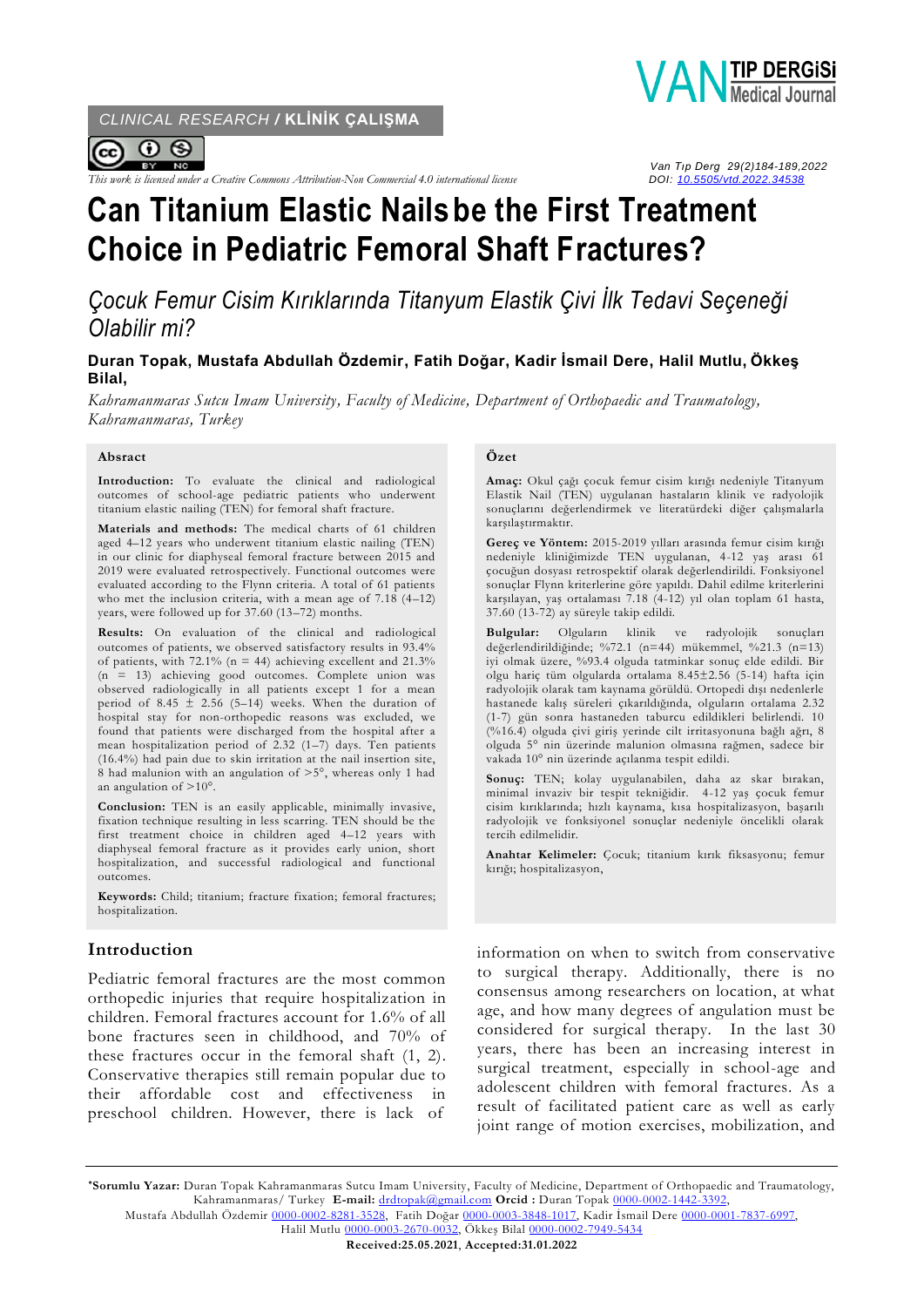return-to-school, surgical therapy has gain importance considering the expected positive effects on the child and family (3, 4). Ligier et al. described the indirect reduction of fractures with the insertion of two flexible nails in the 1980s. Although the fracture was less stable in this method, fracture healing was faster (5). Today, there are two different flexible intramedullary nails: Ender nails made of stainless steel and titanium elastic nails (TEN), which are more flexible. The aim of this study is to evaluate the clinical and radiological outcomes of school-age pediatric patients who underwent TEN for the management of femoral shaft fractures and compare them with other treatment options in literature.

## **Materials and Methods**

The medical charts of children aged 4–12 years who underwent TEN due to femoral shaft fracture between January 2015 and December 2019 were retrospectively reviewed. This study was approved by Kahramanmaraş Sütçü İmam University Medical Faculty of Medicine Clinical Research Ethics Committee (Session: 2021/01, Date: 27.01.2021, Decision No: 07). Standard demographic data were collected from the medical charts.



Figure 1a, b. Anteroposterior and lateral x-ray images after femoral shaft fracture

The exclusion criteria were as follows: children aged <4 years and >12 years, metaphyseal fracture or shaft fracture extending to metaphysis,

Gustilo–Anderson type 2 or 3 open fracture, pathological fracture, metabolic bone disease, neuromuscular disease, body weight ≥50 Kg Standard elastic intramedullary nailing was performed in all patients after reduction (closed or mini open) (Figure 1a, b). After the patients were immobilized in a long leg splint for 3 weeks, the splint was removed and range of motion exercises were initiated. Partial weight bearing was allowed when radiological union was observed, and full weight bearing was allowed at the end of the 12th week (Figure 2a, b).



Figure 2a, b. Anteroposterior and lateral x-ray images of the patient who underwent titanium elastic nail after femoral shaft fracture, 3 months after the operation

The examination findings (pain and lower limb length discrepancy), postoperative x-rays, time to union, presence or absence of varus-valgus deformity, and the extent of anteroposterior angulation were retrieved from the medical charts of the eligible patients. An angulation of  $>5^\circ$  was termed malunion, and a difference of >10 mm between the lengths of the lower limbs was called limb length discrepancy. According to the scale for grading callus formation described by Anthony et al., radiological union was defined as the presence of cortical continuity on three or four sides as defined by Dr. Keybek (6).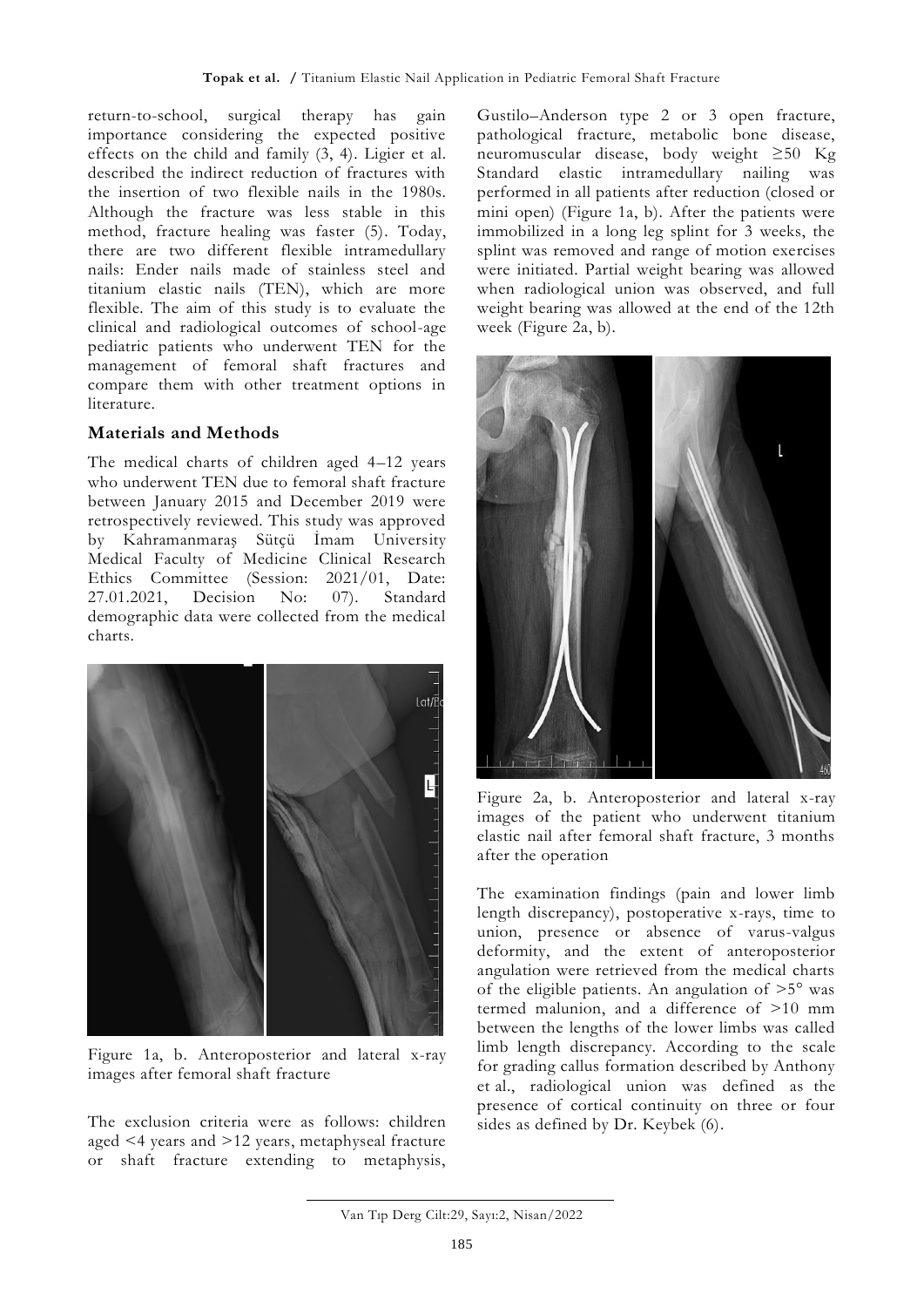**Table 1:** TEN outcome score

| Parameters                    | Excellent | Satisfactory       | Poor                                              |
|-------------------------------|-----------|--------------------|---------------------------------------------------|
| Leg lenght inequality<br>(cm) | $<$ 1     | $1 - 2$            | >2                                                |
| Malalignment (degree)         | $<$ 5     | $5-10$             | >10                                               |
| Pain                          | None      | None               | Present                                           |
| Complication                  | None      | Minor and resolved | Major complication<br>and/or lasting<br>morbidity |

**Table 2:** Demographics of the patients and fractures

| Age (years)             | $7.18 \pm 2.63$ (4-12)      |
|-------------------------|-----------------------------|
| Gender                  |                             |
| Male                    | 44 (% 72.1)                 |
| Female                  | $17$ (% 27.9)               |
| Side                    |                             |
| Right                   | 33 (% 54.1)                 |
| Left                    | $28$ (% 45.9)               |
| Etiology                |                             |
| Motor vehicle accidents | $30 \ (\frac{9}{6} \ 49.2)$ |
| Domestic fall           | 11 (% 18.0)                 |
| Falling from high       | 4 (% 6.6)                   |
| Falling off the ladder  | 4 (% 6.6)                   |
| Sports injuries         | 6 (% $9.8$ )                |
| Playground injuries     | 6 (% $9.8$ )                |
| Morphology              |                             |
| Transverse              | $27 \frac{0}{6}$ 44.3)      |
| Oblique                 | 27 (% 44.3)                 |
| Spiral                  | $7$ (% 11.5)                |
| Follow-up (mounth)      | $37.60 \pm 19.06$ (13-72)   |

| Mean time for radiological union (week) | $8.45 \pm 2.56$ (5-14)                 |
|-----------------------------------------|----------------------------------------|
| Length of hospitalization (day)         | $2.32 \pm 1.33$ (1-7)                  |
| Flynn's criteria results                |                                        |
| Excellent                               | 44 (% 72.1)                            |
| Satisfactory                            | 13 (% 21.3)                            |
| Poor                                    | 4 (% 6.6)                              |
| Complications                           |                                        |
| Superficial wound infection             | $2 \left( \frac{0}{6}3.3 \right)$      |
| Malunion                                | 8(%13.1)                               |
| Re-operation                            | 3(9/64.9)                              |
| Pain at the site of nail insertion      | $10 \, (9/16.4)$                       |
| Leg length inequality                   | $1 \frac{(\frac{9}{61.6})}{\sqrt{25}}$ |

Clinical and radiological evaluations of the patients were made according to the criteria defined by Flynn et al. as shown in Table 1 (7).

**Statistical analysis:** The data obtained in the study were analysed statistically using SPSS for Windows vn 25.0 (IBM Corporation, Armonk, NY, USA). Numerical variables were stated as

mean ± standard deviation (SD) values and categorical variables as number (n) and percentage (%). A value of  $p \leq 0.05$  was accepted as statistically significant. total of 61 patients who met the inclusion criteria, with a mean age of 7.18 (4–12) years, have been followed up for 37.60 (13–72) months. It was observed that 44 patients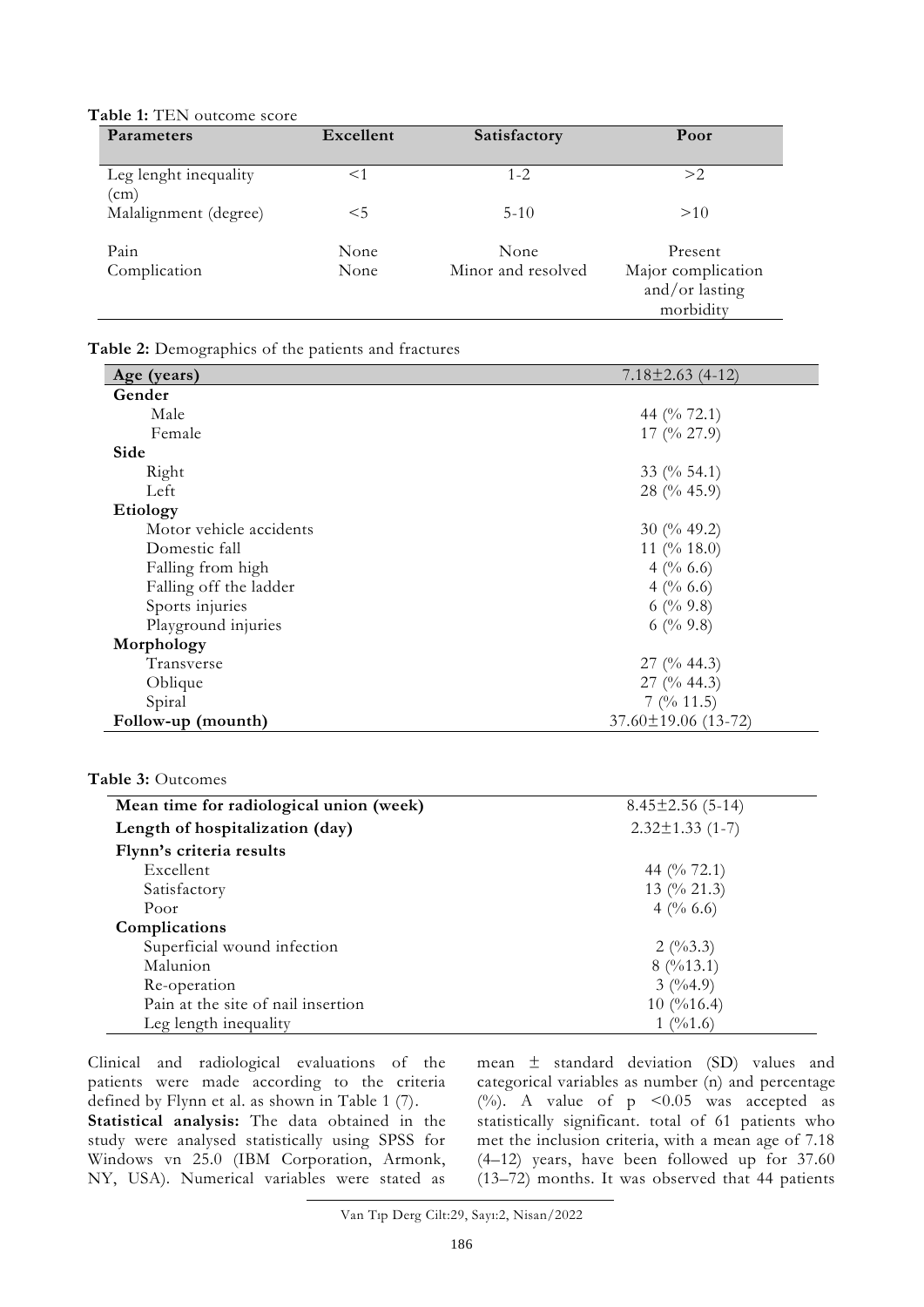were male and 33 had right-sided fractures. The demographic data of the patients are shown in Table 2. When the clinical and radiological outcomes of the patients were evaluated, the outcomes were satisfactory in 93.4% of patients, with 44 (72.1%) achieving excellent and 13 (21.3%) achieving good outcomes. Poor outcomes were achieved in only 4 (6.6%) patients. When the patients were examined, we observed that the most common etiological cause was motor vehicle accidents (49.2%,  $n = 30$ ). Domestic fall was the second most common cause (18%,  $n = 11$ ). The examination of the fracture pattern revealed that 27 (44.3%) had transverse, 27 (44.3%) had oblique, and 7 (11.5%) had spiral fractures. The mean time to union was  $8.45 \pm 2.56$  (5–14) weeks (Figure 3a, b), while nonunion was observed in only 1 patient till 18 weeks. The patient later underwent revision surgery with plate-screw osteosynthesis after open reduction. The mean duration of hospital stay was 2.32 (1–7) days after exclusion of 3 multiple trauma patients with prolonged hospitalization due to non-orthopedic reasons (intensive care). When the complications noted in the patients were evaluated, the most common complication was pain due to skin irritation at the nail insertion site observed in 10 (16.4%) patients. Although 8 patients had malunion with an angulation of >5°, only 1 patient with an angulation of >10° underwent revision surgery using thicker TEN. Superficial skin infection was observed in 2 (3.3%) patients that resolved with oral antibiotics and did not require additional intervention. One patient who underwent TEN for comminuted fracture had a leg length discrepancy of 13 mm. The outcomes of the patients are shown in Table 3. Revision surgery was required due to nonunion in 1 patient, malunion in 1 patient, and re-fracture 14 months after the initial fracture and 3 months after implant removal in one patient.

## **Discussion**

In the treatment of pediatric femoral shaft fractures, there is a need for a simple internal splint that shares the load. This internal splint should maintain alignment until callus formation occurs in the fracture line, accelerate the union by allowing minimal movement in the fracture line, and allow early mobilization by keeping the fracture line stable. Additionally, placement of such an implant should be possible without damaging the physis, and the implant should be easily removable. Under these circumstances,



Figure 3a, b. Anteroposterior and lateral x-ray images of the patient who underwent titanium elastic nail after femoral shaft fracture, 1 year after the operation.

elastic intramedullary nails can be regarded as ideal implants for this purpose. The closed, flexible intramedullary nailing technique in pediatric fractures was first described by Ligier et al. in 1983. Fracture healing was faster after the indirect reduction of fractures with the insertion of two flexible nails in this technique, although the fracture was less stable (8). Despite the lack of definitive clinical evidence, titanium elastic nails have replaced the stainless steel ones used in the original technique in recent years, as titanium elastic nails are hypoallergenic, magnetic resonance imaging compatible, and have higher elastic modulus and superior osteointegration properties (9). In many studies, TEN has been reported to help achieve early functional gains by providing stable internal fixation and having an acceptable complication rate along with wellestablished effectiveness in stable femoral fractures in childhood. More than 90% satisfactory (excellent and good) outcomes have been reported in these studies (1, 3, 10–15). It has been shown that TEN can be used safely and effectively in unstable femoral fractures as well as stable fractures of childhood (16). Kawalkar et al. and Guzel et al. reported that all patients who underwent TEN for femoral fractures achieved union in an average of 9 weeks (12, 17). Another study evaluating 48 patients between the ages of 6 and 16 years showed that all patients achieved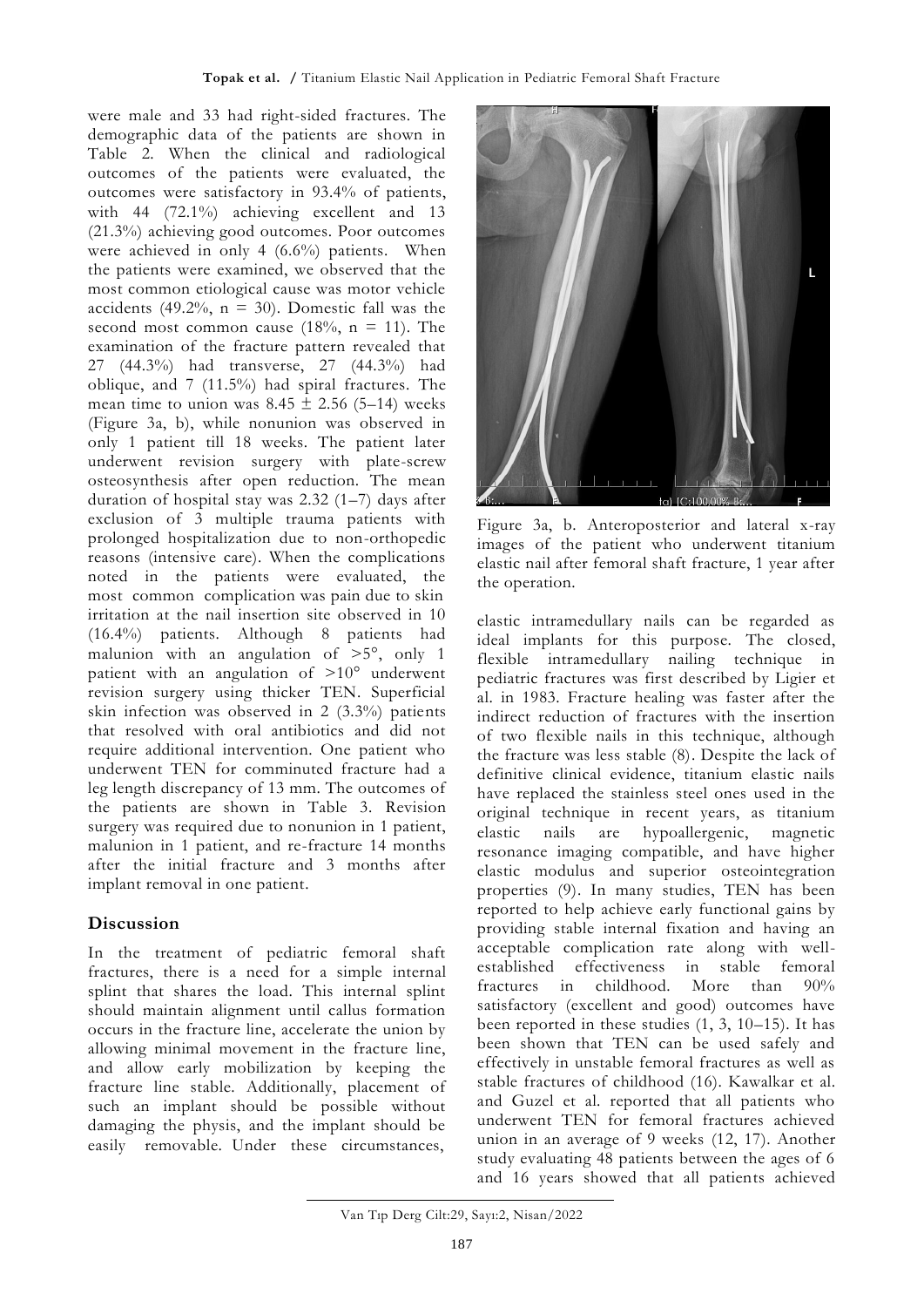complete union in 9–12 weeks (18). In most patients, TEN can be easily applied after closed reduction and allows micro movements in the fracture line. Therefore, it does not damage the fracture biology and allows rapid healing. In their study, Govindasamy et al. reported a mean duration of hospital stay of 7.3 days, although patients with head trauma and other related injuries had a longer hospital stay (18). In a similar study, the mean duration of hospital stay was reported as 6 days (12). Considering that it often occurs after high-energy trauma, hospital stays are within reasonable limits. TEN ensures that the social life of the patient and family is not interrupted due to early return home. The most common complication reported in previous studies was pain due to skin irritation at the nail insertion site (12–18). In some studies, a frequency of up to 60% has been reported (18). Superficial skin infection, another important complication, has been reported at a rate of 2%– 8% (17, 18). Problems associated with an angulation of  $>5^\circ$  have been reported in up to  $9\%$ of patients (12, 18). When pediatric patients with femoral fractures treated with conservative methods were compared with those treated with TEN, we observed that excellent outcomes were reported for those treated with TEN (19, 20). External fixation appears to be disadvantageous due to the risk of re-fracture and infection (21, 22). One study that compared external fixation with TEN stated that TEN application in pediatric diaphyseal femoral fractures was superior to external fixation due to rapid union and recovery, early return to school, and better tolerance by the child and family, although similar results were obtained in the long term (23). Additionally, TEN was found to be superior to plate-screw osteosynthesis considering the operation time and duration of hospital stay, although comparable clinical outcomes have been observed in the comparison of TEN and plate application (24). When the results of our study were evaluated, the time to union, functional outcomes, and complication rates seem to be consistent with those in literature. The duration of hospital stay is remarkably shorter compared to that observed in literature. This result is due to the fact that patients who have to stay in the hospital for a long time due to head or chest trauma were not considered in our analysis. In addition to the small number of patients, retrospective study design, and the performance of operations by three different surgeons are regarded as the limitations of the present study. TEN is a successful implant that can be applied easily, because it is applied

with mini incisions, it does not interrupt the social life of the child and family due to the short hospital stay, improves the range of motion by allowing early movement, and allows rapid recovery as it does not disturb the fracture biology. It is safe due to its acceptable complication rate.

In conclusion, Elastic Intramedullary Nailing is a successful method in the treatment of pediatric femoral shaft fractures in the 4-12 age group. Early mobilization, short hospitalization and rapid recovery will benefit children and their families in many ways. In addition, it is a cosmetic treatment as it is applied with simple, mini incisions.It should be the preferred method because of its low complication rate and successful radiological and functional results.

**Ethical Approval:** This study was approved by Kahramanmaraş Sütçü İmam University Medical Faculty of Medicine Clinical Research Ethics Committee. (Session: 2021/01, Date: 27.01.2021, Decision No: 07)

**Conflict of Interests:** The authors declare that they have no competing interests.

**Financial Disclosure:** There are no financial supports.

**Author Contribution:** Concept: DT, ÖB, Data acquisition or processing: DT, FD, MAÖ, Analysis or interpretation: FD, DT, MAÖ, Literature search: DT, FD, ÖB, Article writing: DT, MAÖ

**Scientific Responsibility Statement:** The authors declare that they are responsible for the article's scientific content, including study design, data collection, analysis and interpretation, writing, some of the main line, or all of the preparation and scientific review of the contents and approval of the final version of the article.

**Human and Animal Rights Statement:** All procedures performed in this study were in accordance with the ethical standards of the institutional and/or national research committee and with the 1964 Helsinki Declaration and its later amendments or comparable ethical standards. **Acknowledgements:** The authors thank Enago – <https://www.enago.com.tr/ceviri/> for their assistance in manuscript translation and editing.

## **References**

- 1. Flynn JM, Hresko T, Reynolds RA, Blasier RD, Davidson R, Kasser J. Titanium elastic nails for pediatric femur fractures: a multicenter study of early results with analysis of complications. J Pediatr Orthop 2001;21:4-8.
- 2. Yandow SM, Archibeck MJ, Stevens PM, Shultz R. Femoral-shaft fractures in